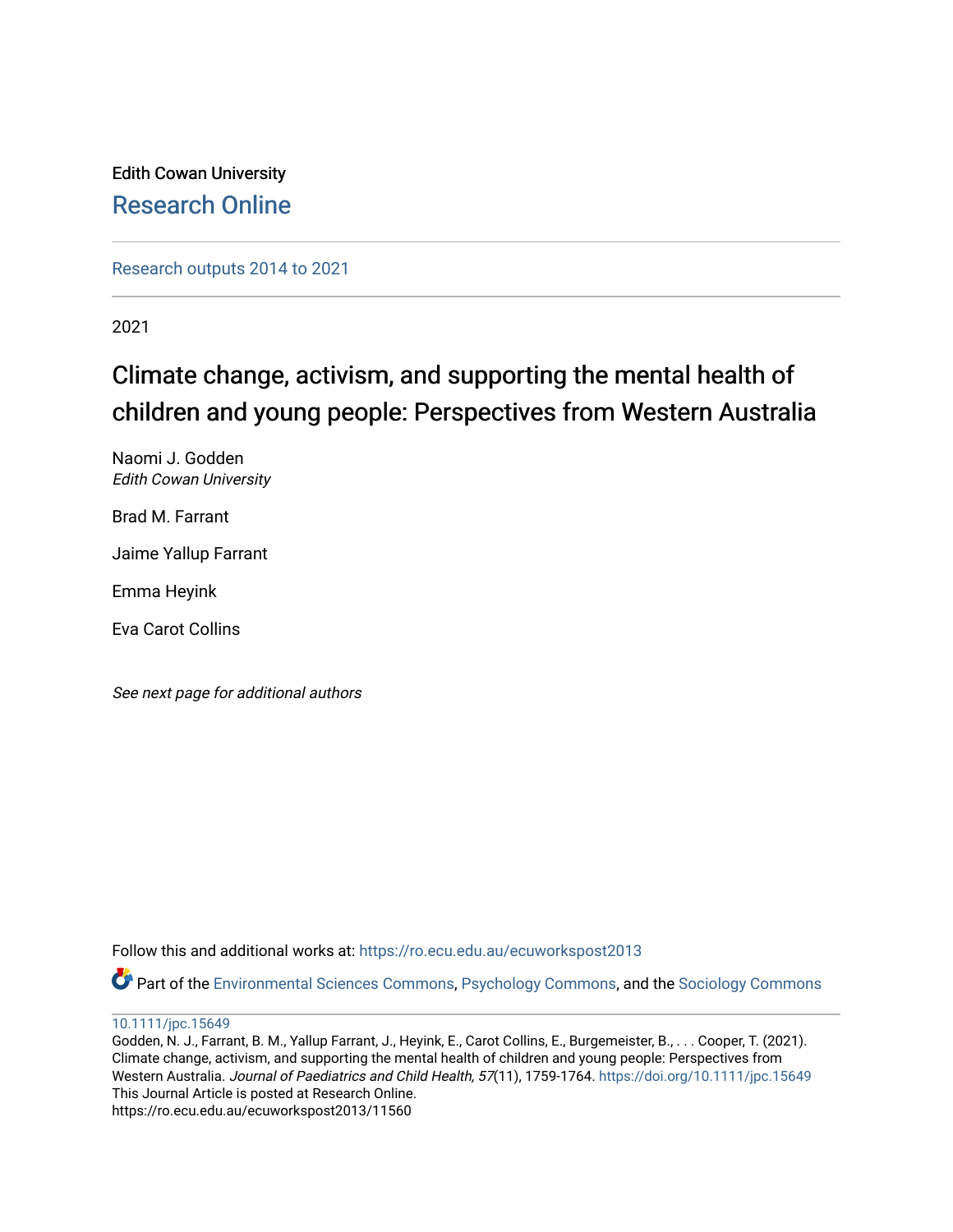#### Authors

Naomi J. Godden, Brad M. Farrant, Jaime Yallup Farrant, Emma Heyink, Eva Carot Collins, Bella Burgemeister, Mena Tabeshfar, Jason Barrow, Mara West, Jasmine Kieft, Mason Rothwell, Zoe Leviston, Susan Bailey, Mindy Blaise, and Trudi Cooper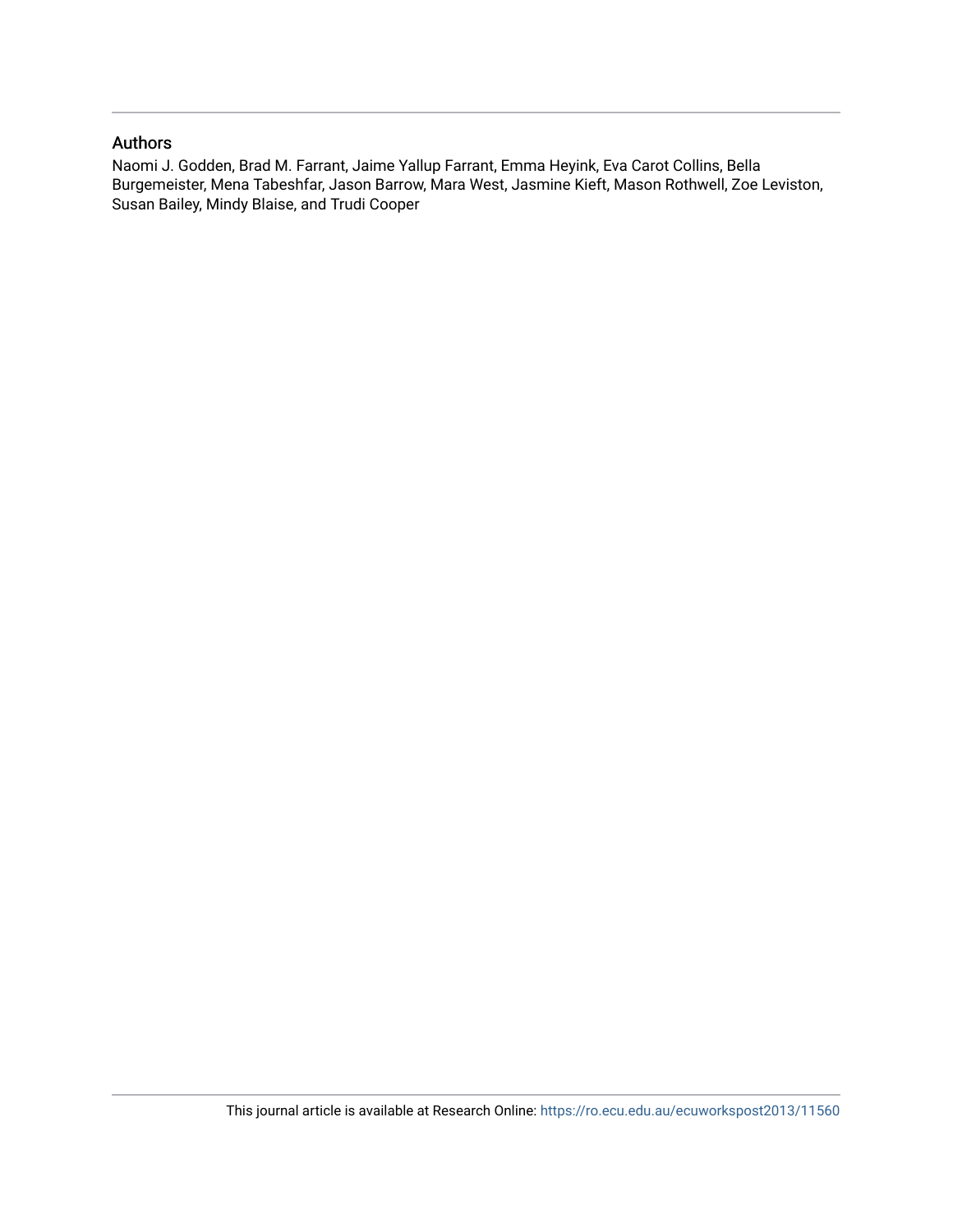### VIEWPOINT

## Climate change, activism, and supporting the mental health of children and young people: Perspectives from Western Australia

Naomi J Godden  $\mathbf{Q},^{1,2}$  $\mathbf{Q},^{1,2}$  $\mathbf{Q},^{1,2}$  Brad M Farrant  $\mathbf{Q},^3$  Jaime Yallup Farrant  $\mathbf{Q},^4$  Emma Heyink, $^5$  Eva Carot Collins, $^6$ Bella Burge[mei](https://orcid.org/0000-0002-4969-7916)ster,<sup>7</sup> Mena Tabeshfar,<sup>8</sup> Jason Bar[row](https://orcid.org/0000-0003-2476-9407),<sup>9</sup> Mara West,<sup>3</sup> Jas[min](https://orcid.org/0000-0002-4758-5881)e Kieft,<sup>4</sup> Mason Rothwell <sup>®</sup>, <sup>10</sup> Zoe Leviston <sup>11</sup> Susan Bailey <sup>12</sup> Mindy Blaise <sup>13</sup> and Trudi Cooper <sup>14</sup>

<sup>1</sup>Centre for People, Place and Planet, Edith Cowan University, <sup>7</sup>WA Youth Climate Activist, <sup>12</sup>School of Arts and Humanities, Edith Cowan University, Bunbury, <sup>3</sup>Telethon Kids Institute, The University of Western Australia, <sup>4</sup>Climate Justice Union, <sup>8</sup>School Strike for Climate Activist, <sup>9</sup>Ngalak Katitjin, <sup>10</sup>Youth Affairs Council of Western Australia, <sup>13</sup>Centre for People, Place and Planet, Edith Cowan University, <sup>14</sup>School of Arts and Humanities, Edith Cowan University, Perth, <sup>5</sup>WA Youth Climate Activist, Margaret River, <sup>6</sup>WA Youth Climate Activist, , Western Australia, <sup>2</sup>Department of Social Work, Monash University, Caulfield East, Victoria and <sup>11</sup>Research School of Psychology, Australian National University, Canberra, Australian Capital Territory, Australia

The climate crisis has detrimental impacts on the mental health and wellbeing of children and young people. Psychological effects include feelings of fear, overwhelm, worry, distress, hopelessness and anger; PTSD; depression; anxiety; phobias; panic disorder; sleep disturbances; attachment disorders; learning difficulties; substance abuse; shock and trauma symptoms; adjustment problems; behavioural problems; and, suicidal thinking. First Nations' children and young people are particularly at risk due to loss of place, identity, culture, land and customs informed by kinship relationships with the Earth; while sustainable land use practices and connection to Country and community can enhance climate resilience. In Western Australia (WA), some young people engage in climate activism – including striking from school – to demand government action to address the causes of climate change, including colonisation and capitalism. Climate activism can promote resilience, particularly when children and young people can emotionally engage in the climate crisis; when mental health is systemically supported; when climate communication is transparent and comprehensive; and, when activism is informed by the knowledges and wisdoms of First Nations peoples and grounded on Country. This article is co-authored by WA young people, Aboriginal and non-Aboriginal academics, activists and practitioners engaged in youth, mental health and climate justice spaces. We argue for structural change to address the causes of the climate crisis, alongside enhanced evidence and approaches to appropriately support the mental health of children and young people. Furthermore, we support the call of Aboriginal peoples to ensure culturally appropriate, place-based responses based in caring for Country.

Aboriginal people are the Traditional Custodians of the land on which we walk, work and live. It's important that we recognise their continued connection to the land, sea and community and acknowledge that this connection has extended over 60 000 years. Aboriginal people and their culture have continued to survive despite their ongoing trauma and experience by invasion and colonisation. For Aboriginal people in their communities, the impacts of climate change resembles the experiences of colonisation. When the first settlers [Europeans] invaded Australia, falsely and disrespectfully calling it terra nullius, no one's land, they bought with them many strangers carrying many diseases. Today, the man-made impacts of climate change are bringing a new form of disease to our country (Ronda Clarke in Aboriginal Health Council of Western Australia hearing of theWA climate health public inquiry).<sup>1</sup>

In 2019–2020, the Western Australian (WA) Government held the world's first climate health public inquiry.<sup>2</sup> Simultaneously, horrific

Correspondence: Dr Naomi J Godden, Centre for People, Place and Planet, Edith Cowan University – South West Campus, PO Box 1712, Bunbury, WA 6230, Australia. Fax: +61 8 9780 7800; email: [n.](mailto:n.godden@ecu.edu.au) [godden@ecu.edu.au](mailto:n.godden@ecu.edu.au)

Conflict of interest: None declared.

Accepted for publication 2 July 2021.

climate change-induced disasters, including bushfires, cyclones, droughts and extreme heat, occurred in WA and across the Australian continent. In response to increased intensity and impacts of climate change, and inadequate government action, young Western Australians have mobilised at a phenomenal pace. The WA School Strike 4 Climate marches in early 2020 (prior to COVID-19 lockdowns) attracted 12 000+ attendees in the capital city (Perth) and regional areas. Young people are keenly aware that 'everything is void if we don't have a planet, if we don't have somewhere to live...'.<sup>3</sup> Youth climate activism is justified – globally, children and young people are among the most vulnerable to the health impacts of climate change.4 This is due to their 'immature physiological defense systems, the more direct ways they interact with their environment, their dependence on adults, and the accumulation of risks and insults over their lifetimes'. 5

Extensive evidence from the WA climate health public inquiry expresses significant concerns about the mental health impacts of climate change.<sup>2,6</sup> In particular, children and young people have 'high levels of concern and anxiety about climate change and what their future will look like'.<sup>2</sup> Indeed, in the 2019 survey of 15703 Australians aged 18–29 by youth radio station Triple J, 43% of respondents said climate change was the number one issue affecting their generation, while 22% of respondents identified mental health.<sup>7</sup>

Furthermore, in their inquiry hearing, the Aboriginal Health Council of WA (AHCWA) highlighted that Western and Aboriginal

(The Royal Australasian College of Physicians). This is an open access article under the terms of the Creative Commons Attribution-NonCommercial-NoDerivs License, which permits use and distribution in any medium,

© 2021 The Authors. Journal of Paediatrics and Child Health published by John Wiley & Sons Australia, Ltd on behalf of Paediatrics and Child Health Division

provided the original work is properly cited, the use is non-commercial and no modifications or adaptations are made.

Journal of Paediatrics and Child Health 57 (2021) 1759–1764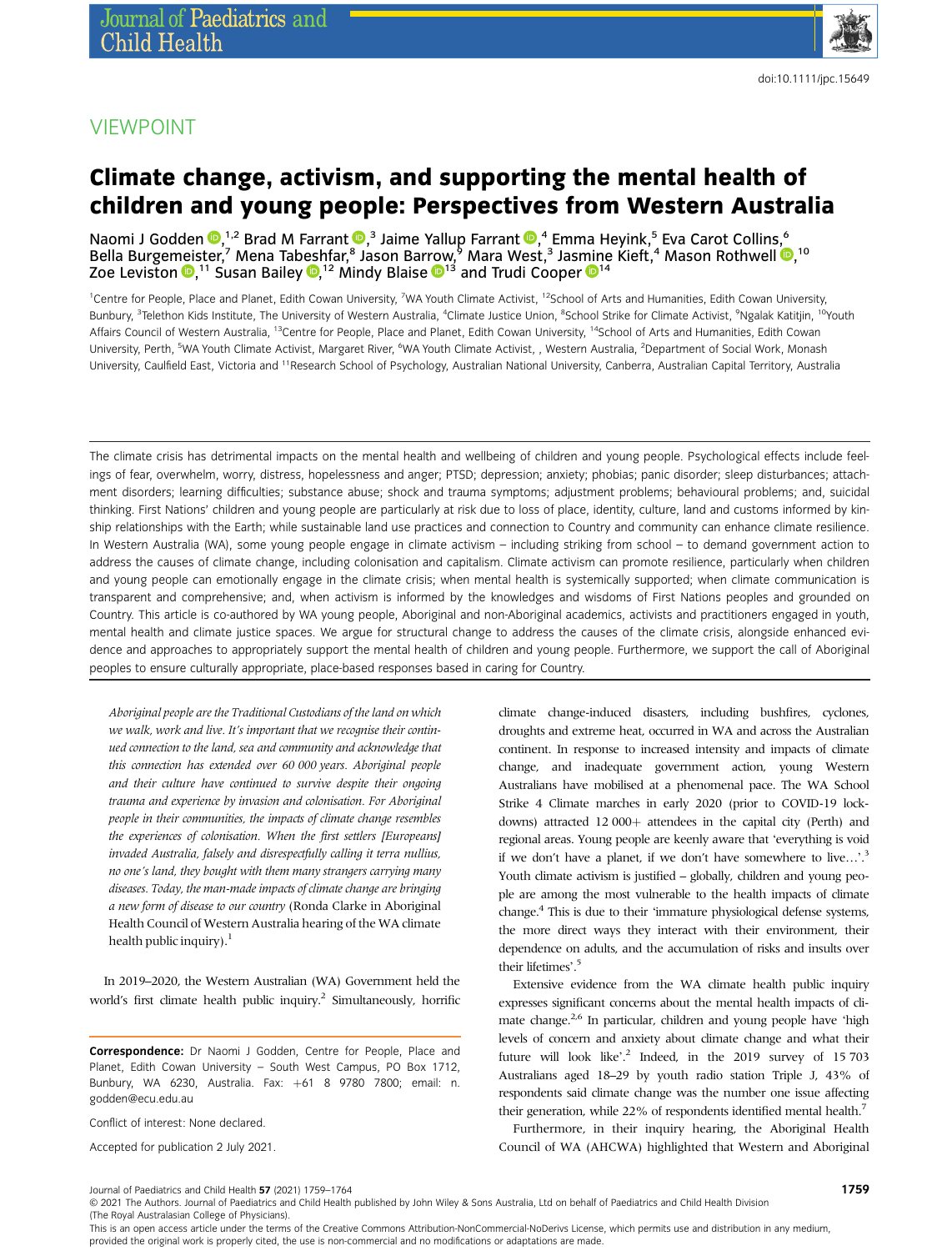concepts of health are fundamentally different, with Aboriginal health holistically encompassing non-physical elements including family, language, community and Country as well as cultural, spiritual and emotional elements.<sup>1</sup> AHCWA stated.

When we talk about mental health impacts of climate change, we're talking about the loss and disconnection of our spiritual identity, our cultural beliefs and our values, which are essential requirements for our own lifeforce.<sup>1</sup>

In WA, we can learn from the oldest continuing living culture developed over tens of thousands of years to live sustainably with this environment in ways that decrease risks associated with 'natural disasters' like bushfires and adapting to a changing climate. Non-Aboriginal people have much to learn from Aboriginal cultures. Robertson and Barrow explain that the Nyoongar people in South Western WA have developed a 'value-based, highly cooperative society', which enabled them to use available resources to respond to climate change, including a 10 000 year drought.<sup>8</sup> At the same time, climate change poses multiple threats to Aboriginal and Torres Strait Islander (henceforth Aboriginal) people's wellbeing, exacerbating pre-existing disadvantages in health, education, employment, poverty and incarceration.<sup>1</sup> (We use the term Aboriginal to refer to Aboriginal and Torres Strait Islander peoples of Australia. We acknowledge that Aboriginal and Torres Strait Islander peoples may identify with their local clans or group name and mean no disrespect in using the collective term Aboriginal. We use the term First Nations to refer to the Indigenous peoples of the world.) The WA climate health public inquiry's final report highlighted the long history of Aboriginal stewardship of WA lands and waters and that this is as critical now as it has ever been. The WA health system must engage and co-design with Aboriginal Elders, peoples, organisations and communities, and respect Aboriginal knowledges and expertise.<sup>2</sup> For many Aboriginal people, climate change and environmental degradation began with colonisation, which contributes to intergenerational trauma; yet research and solutions rarely focus on this (Box 1).

This article is co-authored by a group of WA young people, Aboriginal and non-Aboriginal academics, activists, and practitioners engaged in youth, mental health and climate justice spaces. The article examines the intersection of mental health, climate change, children and young people and climate activism in WA. We explore the mental health impacts of climate change on children and young people, and youth climate activism as a resilience strategy. In Box 3, youth climate activist co-authors then discuss opportunities to support the mental health of young people compelled to take climate action. We argue for structural change to address the causes of the climate crisis, alongside enhanced mental health evidence and approaches to appropriately support children and young people affected by climate change. Furthermore, we support the call of Aboriginal peoples to ensure culturally appropriate, place-based frameworks and programs based in caring for Country.

#### The Mental Health Impacts of Climate Change on Children and Young People

I'm quite worried about my future being destroyed due to climate change. Sometimes, I couldn't sleep – keep thinking of it. I

Box 1 Jason Barrow: Karla Katitjin Wongi (Fire Knowledge Talk) Jason Barrow, a co-author and Nyoongar man reflects on his children's experiences of a recent bushfire.

I had a couple of personal reflections of my own family, my kids, and an environmental incident that happened up here at the end of 2019, where the big fires happened in the edge of national park areas and putting houses under threat. My kids started to freak out that very first afternoon because of their access to social media, and where they got their news from, their information from. And the doses of it, and the continuous and the particular perspective or points of view that were being portrayed and that they had easy access to. And it wasn't until their mum and I… were able to have a constructive conversation with the kids, where I could provide some different points of view about the physical land that they live on, where that fire was travelling through, what climatic conditions were going to come through, and that the fire actually wasn't going to touch their houses, but actually your friend's house over there, they need not to be there in 2 days' time; they need to be gone. That house will be under threat. You guys can come and stay here, you know it's easy, it's closer to school, you are away from that fire, your asthma does not get messed up with the smoke and whatnot.

And when we started to have those household conversations around that, the juxtaposition when they went to school, against their peers, was vastly different, because their peers were not afforded the opportunity with people who had intimate knowledge of the landscape that they were on. I'm not a magic person, but I've lived in this area for the last 35 years, I have grown up here as a young person, I was an Aboriginal Heritage Officer in the National Park, an Education Coordinator, I've studied Environmental Science as well as bringing in a cultural perspective into that area, and I had a number of different tools and attributes that I could bring in, that's in my household. In their mum's household, they had both adult caregivers in that household, one who is actively fighting fires with National Parks, both worked in National Parks so integrated into that landscape and could provide a different level of knowledge and experience around that event. So, the kids had a much better and more resilient perspective and ability around that incident, against their peers.

haven't told anyone about it, 'cause I reckon everyone doesn't seem to care (WA young person).<sup>9</sup>

The mental health impacts of climate change are direct and indirect, and not all impacts are felt equally. Emerging Australian and international evidence suggests that children and young people who are directly exposed to rapid onset extreme weather events (e.g. bushfires, floods, cyclones) and slow-onset extreme weather events (e.g. droughts) are at risk of various psychological effects: feelings of fear, overwhelm, worry, distress, hopelessness and anger; stress; PTSD; depression; anxiety; phobias; panic disorder; sleep disturbances; attachment disorders; learning difficulties; substance abuse; shock and trauma symptoms; adjustment problems; behavioural problems; and, suicidal thinking.<sup>10-14</sup> Furthermore, level of risk may be amplified by pre- and post-disaster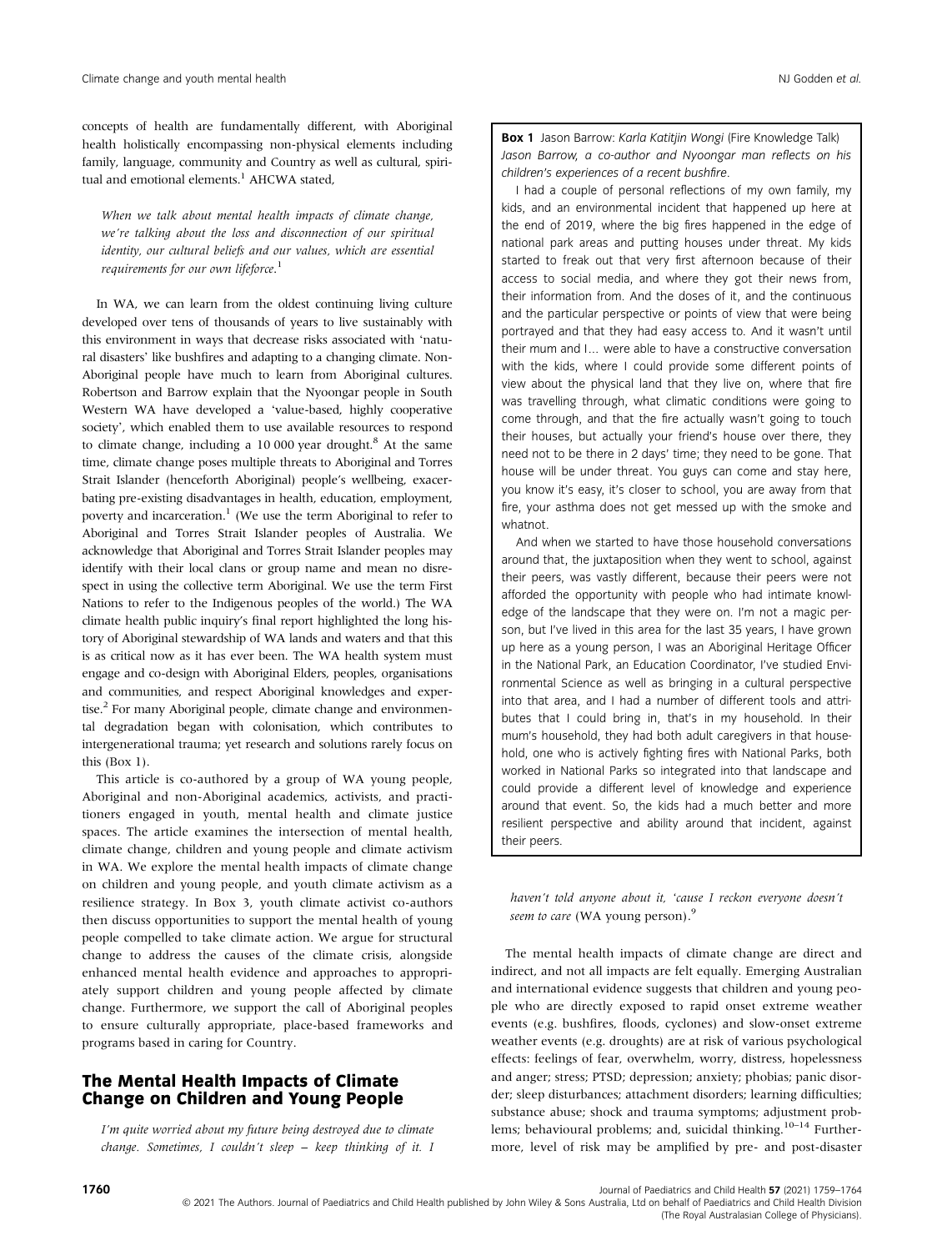factors including pre-trauma circumstances such as personality and coping styles and skills; stage of development; pre-existing vulnerabilities due to Indigeneity, rurality, socio-economic status, gender, sexuality and ability; trauma-related factors such as intensity of the event and proximity and exposure to the event; post-trauma factors such as access to social support and social structure; and, environmental and family context, community disruption and violence.<sup>11-15</sup>

Many children and young people who are not directly affected by climate events express worry, fear, 'ecoanxiety', 'solastalgia', anger, frustration, depression, sadness, grief, anxiety and feelings of powerlessness about the gradual and vicarious impacts of climate change on their lives in the future. $9,10$  Numerous public surveys found that climate change is a significant worry for children and young people in Australia.<sup>7,9</sup> In the WA Commissioner for Children and Young People's Speaking Out Survey, 42% of surveyed Year 9–12 students identified mental health and wellbeing as a source of stress in the past  $12$  months.<sup>16</sup> As climate change intensifies, the aforementioned mental health risks for children and young people will undoubtedly escalate.<sup>14</sup> A co-author observes that WA youth mental health services increasingly request frameworks for climate change-related anxieties and stress. To date, policy and practice responses have failed to address the causes of climate change or children and young people's significant health needs. This work must occur within Elder- and community-led frameworks $17$  that protect Aboriginal peoples' cultural and intellectual property.

We identify several trends in the WA climate health public inquiry evidence: (i) Health professionals are seriously concerned about the mental health impacts of climate change on children, young people and Aboriginal peoples; (ii) the WA health sector lacks sufficient evidence about these impacts and about how children and young people cope with climate change as a psychological stressor; and, (iii) there is little understanding of effective interventions and resources to support children and young people, including Aboriginal children and young people – gaps also identified by others.<sup>5,10,12,18</sup> The intersection of mental health, climate change and children and young people is thus significant for the public health system and society more generally and needs urgent attention.

#### Youth Engagement in Climate Activism

There is a significant lack of evidence about how children and young people cope with climate change and effective support mechanisms.<sup>4,11,13,18-20</sup> A smattering of studies provide some insight. Ojala's research in Sweden about children and young people's coping with climate change found that 'the more meaning-focused coping the children used the less they experienced negative affect, and the more they experienced life

Box 2 Emma Heyink, WA youth climate activist

I'm involved in activism because it gives you a real sense of power, it feels like you are actually doing something that will help. It's so easy to feel powerless and overwhelmed by the many problems the world is facing and activism is a kind of a relief for that.

satisfaction, general positive affect, purpose, and optimism'.<sup>18</sup> In other words, taking climate action helps children and young people feel good, proud, connected to community and hopeful (see also Box 2). Furthermore, de-emphasising the seriousness of climate change is not helpful for environmental efficacy, $19$  while constructive hope is associated with positive environmental behaviour.20 Garcia and Sheehan also report that some children and young people develop coping skills and enhanced resilience when exposed to extreme weather events.<sup>12</sup>

Additionally, children and young people engaged in organised action to mitigate the impacts of climate change can manage their anxiety, maintain optimism about the future and have enhanced resilience.5,10,18 Sanson and colleagues state, 'Given the evidence that many children feel powerless and hopeless about preventing catastrophic climate change, it is important to build their sense of self-efficacy and collective efficacy'.<sup>5</sup> It is suggested that resilience for children and young people can occur through individual skills and capacities, interpersonal skills and relationships and social and civic engagement.<sup>5</sup> The young people co-authoring this article understand there are multiple forms of climate action, and that many young people do not have these opportunities. Some young people are not supported by their families or adults, or have caring responsibilities, and for many, particularly Aboriginal youth and young people of colour, the costs of 'getting into trouble' or missing school are too high.

The escalation of youth climate activism in WA and internationally responds to the very real threat of climate change and inaction.<sup>21</sup> Some strong examples in WA:

- 1 School Strike 4 Climate is a climate justice movement led by school students. Students regularly organise strikes from school for peers and adult allies to demand political action to end new fossil fuel projects, enable a just transition to 100% renewable energy and fund jobs for impacted workers and communities.
- 2 Millennium Kids Inc is a youth-led environmental organisation that empowers young people to have their say and initiate action projects to address environmental and sustainability issues. Young people explore ways to solve problems through education, education for behaviour change, advocacy, innovation and design, community action and rules and regulations.
- 3 Climate Justice Union WA is growing a movement of people of all ages taking community-based action for a fair and just transition to net zero emissions, while also supporting communities to prepare for and adapt to climate change impacts. Climate justice involves a transition process of decolonisation, caring for people and place and tackling inequality.
- 4 Sharma v Minister for Environment: Eight Australian high school students (including a WA student and co-author) launched a legal challenge against the federal Minister for Environment. They successfully argued that the Minister has a duty to protect young people from the devastating impacts of climate change.

In WA, youth climate justice activism occurs in a context of high economic and social dependence upon the resources industry (both metals and fossil fuels), which is mirrored (and secured) by the sponsorship of cultural events. From the 'Woodside Nippers' to the 'Chevron City to Surf', the centrality and visibility of mining within WA influences young people and their engagement in climate activism. Furthermore, undertaking this leadership role may negatively affect children and young people's

Journal of Paediatrics and Child Health 57 (2021) 1759–1764

© 2021 The Authors. Journal of Paediatrics and Child Health published by John Wiley & Sons Australia, Ltd on behalf of Paediatrics and Child Health Division (The Royal Australasian College of Physicians).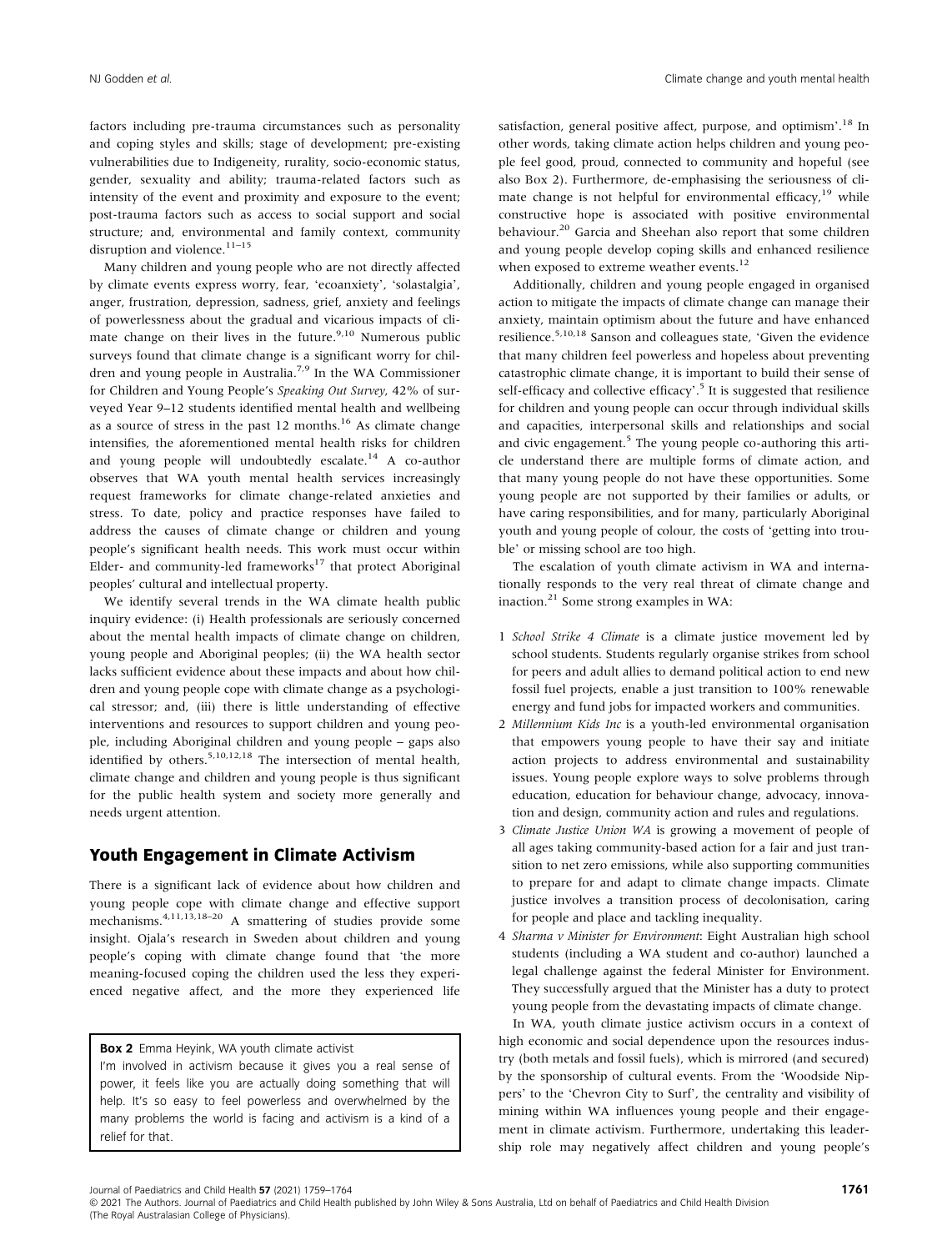Box 3 Emma Heyink, Eva Carot Collins, Bella Burgemeister and Mena Tabeshfar: Perspectives of WA youth climate activists Emotional responses: Having a space to be honest and real about what we are feeling

Climate change can be sad and overwhelming for young people, particularly due to our powerlessness to fix the issue. Being involved in climate activist movements can help young people get past feelings of isolation and connect with others who have similar views about climate change. Being involved in collective action like protesting, legal challenges, and strikes can help channel our energy and rage and give us a shared sense of working together for a common goal. At the same time, there is a risk of young climate activists experiencing burnout, especially if we become disenfranchised with the movement and we feel that we aren't having an impact. Youth climate activist groups and networks like School Strike 4 Climate can offer us a shared space to connect with like-minded peers and 'check-in' with each other. It is also important for young people to talk (and rant) about our feelings and experiences with people who support us, like parents, family, friends, and mentors who understand the issues. Humour can also help us diffuse our emotions.

When we learn about climate change in school, we are taught about what we can do at an individual level. This is disheartening because it teaches us that it is our responsibility to resolve climate change, putting more on our shoulders. We also know this is not enough and it will not fix things. Schools do not teach us about different forms of climate action, such as collective action. The way climate change is taught also creates a hierarchy of action. The individual focus means that if young people do not want to commit themselves to all these actions, they do not want to be involved in climate activism. However, we also learn about climate change in activism spaces and on social media. These spaces put the focus and responsibility on governments and people in power. This creates solidarity and community, and we learn that there are many different paths to act on climate change, such as legal routes, protests and lobbying.

It does not help us when there is judgement of young activists. It is seen as uncool to care. We find it hard when other people do not understand or do not care about climate change. At the same time, it makes us angry when people acknowledge the issue and do nothing about it. Sometimes we play it down when promoting action on climate change because we do not want to get a bad reputation. Everyone should be taking climate change very seriously, but we need to balance this – we want to be effective and not lose social collateral. Our society also needs to be open to young people making mistakes, and we need to move away from the judgement of 'purity culture'. It is not helpful to reprimand youth climate activists for little things like using a takeaway coffee cup. We're already juggling a lot – being young, living through climate change and being a climate activist. It also does not help us when people who do not know what they are talking about try to tell us what is happening and make fun of us for it. Youth climate activists are doing what is expected at this time in history, and we need everyone to normalise caring about the environment, and not make it a gimmicky personality trait.

#### Support at multiple levels and engaging in collective action

We need lots of support across society to care for youth mental health through the climate crisis. This includes individuals, families, communities, services (designed by communities) and policies to support mental health. There are people we can see to talk about mental health issues, but climate anxiety is not considered a mental health issue by the general public. It is hard to support people whose mental health is affected by climate change – you cannot just say 'everything is going to get better', because it is not. We can only really talk to people who understand it. There are not enough appropriate mental health services to support young people, especially in regional areas, and mainstream services are not suited to all young people.

We know taking action can help when we feel despair – but if we do not have support, good mentoring and capacity building opportunities, this action can lead to us burning out. We need adults around us to support our actions and help us be effective. Schools and the education department often tell us we can get in trouble for taking climate action. It would be great if they help us to be effective, find opportunities for us to talk with people that can make a difference, listen when we are angry, and, instead of dismissing us (telling us to stay in school and get good grades so we can get a good job), help us problem solve in a way that makes a genuine difference. We also need to find ways to be connected to Country, to learn from Aboriginal people, to care and understand this place we are living in.

Through our activist peers and our research online, we have learnt that our current system of colonialism, capitalism and exponential growth enables climate change and is getting in the way of us addressing it. In this system, big businesses and fossil fuel industries influence government and policies. Even if we change our individual behaviours, we will still have massive pollution, and people who are poor will still be the most impacted. It can get overwhelming to think we can live without greenhouse gas emissions in this current system, because everything we do will have an environmental impact. We are fighting for system change, which involves lifting the responsibility from individual people to governments for a sustainable future.

As young people, decision-making power is not in our hands, and we can be punished for caring. We need governments to establish a duty of care to protect us from climate change. We can work within the system (such as legal challenges) as well as striking. We can talk to people in power on their level and frequency, and use their tools to make change. The School Strikes and other activism activities are breaking ground for young people in the future, and we have appreciation for everyone who walked before us.

Communicating with each other during and after crises, and being honest about climate change

We need communication about climate change to be clear. Give us the science, not a fancy Paris Agreement name and weird statistics. Too often people think we need to be protected from the information – when what we need is protection from dangerous climate change. We know it is complicated, but we need clarity, transparency, and reality. We want to know what is going on, not political speak. We also need leaders to show us what they are going to do and how they are going to do it, and to be accountable. We need politicians to acknowledge that we are in a crisis and validate how we see the world. We need to see a solid plan to tackle climate change. Politicians say that we are on our way to meeting and beating our Paris commitments. This shifts the focus from solving climate change to only achieving the Paris Agreement, which is not on track with the science.

Continued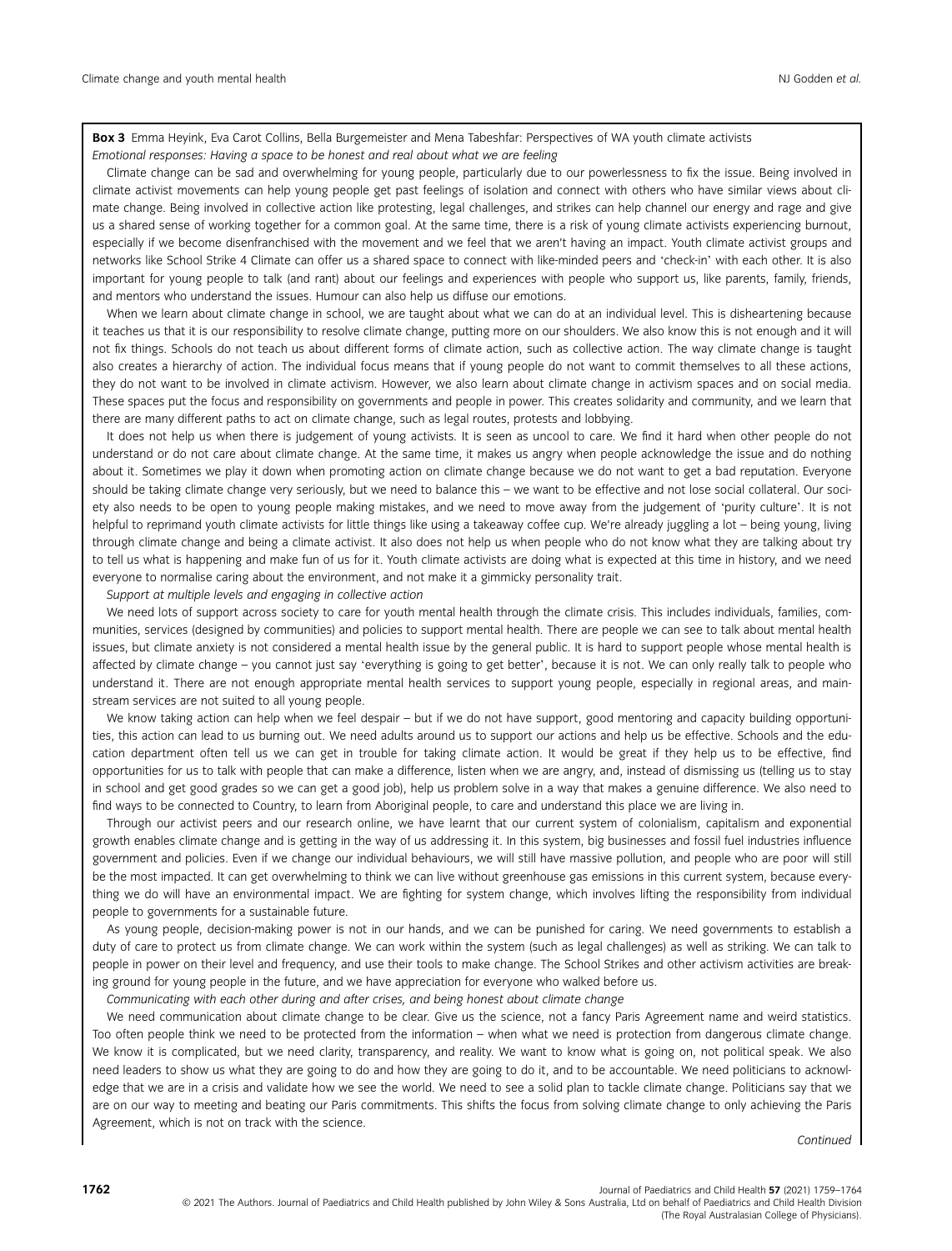Box 3 Emma Heyink, Eva Carot Collins, Bella Burgemeister and Mena Tabeshfar: Perspectives of WA youth climate activists—cont'd It does not work when the climate debate is distracted by things like overpopulation being the cause of climate change. This derails the entire movement and puts the blame on people who are poor and in the Global South. We have progressed past this point; we cannot blame the climate crisis on poor people who do not emit anything and who are experiencing the worst impacts. The top 10% of earners contribute the most greenhouse gas emissions, so we need to communicate about capitalism as the cause of climate change and normalise the conversation about climate and capitalism. We need to know how to access a broad range of information and deconstruct it using a systems analysis. As a youth movement, we need to be able to communicate our reality without pressure.

As youth climate activists, we need our peers and adults to normalise caring; normalise collective action; normalise the conversation about colonialism, capitalism and climate change and normalise the truth of the climate crisis. We need them to join us in action.

mental health and familial relationships if not properly supported. A practical framework is needed for youth mental health in the climate crisis, including self-care and preventing burnout for youth activists.

#### A Framework for Supporting the Mental Health of Young People in the Climate Crisis

In 2021, Kieft and Bendell published a broad review of psychological literature on crises faced by individuals (e.g. natural disasters, financial crises, terminal illness, terrorism, pandemics, house-fires) to investigate the impact crisis has on mental health and protective measures that can support good mental health through these experiences.<sup>22</sup> Despite the variety of scenarios investigated, three themes were consistently identified, which provide a framework for supporting mental health through crises. Firstly, supporting emotional engagement of crisis events allowed individuals to process their experiences, leading to post-traumatic growth and capacity to support others through similar experiences. When emotion-focused coping was not utilised, individuals were more likely to develop PTSD and depression. It was noted that children and adolescents were particularly vulnerable to refraining from expressing their emotional experiences to their parents/guardians, to protect loved ones from their own pain. This was different to avoidance – young people were aware of their own emotional experiences but were emotionally isolated. Secondly, mental health could not be solely supported by families and individuals, and a systemic approach from grassroots through to legislation was required. When systemic aspects were overlooked (e.g. adequate mental health policy), the global burden of disease due to mental health increased. Thirdly, transparent and comprehensive communication regarding the crisis was paramount for how individuals navigated the crisis. When communication clearly explained what was to be expected and scaffolded responses prior to the event, disaster-related losses reduced by a half. When communication from governing bodies was not available, individuals sought information from their neighbours.

In response to Kieft and Bendell's framework, $^{22}$  four youth climate activists who are co-authoring this article identify opportunities in Box 3 to support the mental health and wellbeing of children and young people engaged in climate change activism. Given the importance of any work in WA being informed by the knowledges and wisdoms of Aboriginal peoples, and the protective and healing capacity of connection to Country and place, these opportunities must be grounded in Caring for Country, in partnership with and led by Elders and community.

#### Conclusion

To support children and young people affected by climate change, WA requires a response that addresses the systemic causes of climate change – colonialism, capitalism and dangerously high emissions – while simultaneously strengthening the capacity of parents, adults and youth and mental health sectors to respond to young people experiencing climate change-related stresses. Decolonising our systems must go hand-in-hand with preventing dangerous climate change and supporting mental health, wellbeing, and resilience. As climate events increase in frequency, intensity and duration, mental health services must work with children and young people across cultures to co-design culturally safe and appropriate strategies that support and increase resilience to the psychological impacts of climate change.5,6,10–12,18 Interventions must be grounded in the local Country/place, landscapes and culture and be responsive to other local contexts.

Furthermore, we urgently need reliable real-time data about the mental health and wellbeing impacts of climate change on children and young people, and the role of adult support.<sup>23</sup> Without these data, the health system and policy makers cannot effectively respond to the needs of children and young people, who currently comprise 93% of the disease burden of climate change.<sup>4</sup> In WA, services currently lack an evaluated and culturally safe framework for clinical intervention on climate change-driven mental health issues. Such a framework should be grounded in Aboriginal science, knowledges and wisdoms, and the best of Western science; and draw on existing knowledge about community organising, activist wellbeing, navigating vicarious trauma and building community connection as protective factors.

We also identify that methodologies such as Aboriginal Elderand community-led participatory action research (PAR)<sup>17,24</sup> offer opportunities to conduct climate change research and action in collaboration with Aboriginal and non-Aboriginal young people. Through PAR, young people can develop and implement research questions, methods, actions, and interventions; a best practice approach.25 As Spajic and colleagues state, 'Youth have spoken over recent years and their voices only grow louder. It is no longer enough to pursue sustainable development for them, it must be done with them'.<sup>25</sup> As 'co-researchers' in PAR, young people can also build individual and collective self-efficacy and resilience, and cope with climate-related stress.<sup>5</sup>

The intergenerational injustices of climate change mean that children and young people are most at risk from the climate crisis but have the least power to prevent it. As such, children and young people will continue to mobilise for climate justice. In the

Journal of Paediatrics and Child Health 57 (2021) 1759–1764